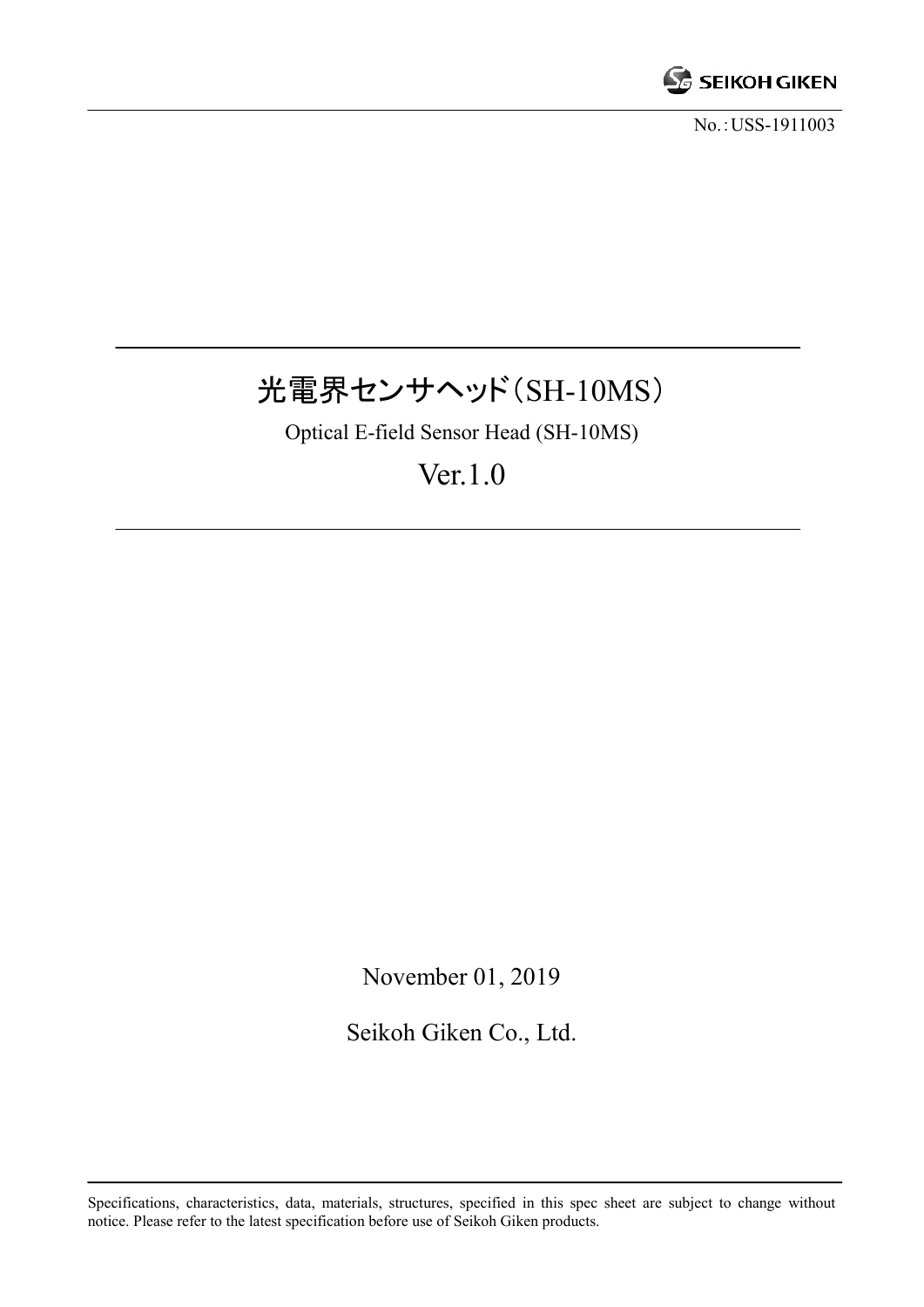1.適用 Scope

本仕様書は光電界センサヘッドに適用する。

This specification applies to Optical E-field Sensor Head.

### 2.型名 Product code

Table 1

| Product code | <b>Remarks</b> |
|--------------|----------------|
| SH-10MS      |                |

#### 3.環境条件 Standard operating conditions

Table 2

|                             |                 |      | Specification |              |                               |
|-----------------------------|-----------------|------|---------------|--------------|-------------------------------|
| Item                        | Min.            | Typ. | Max.          | Unit         | Remarks                       |
| Operating temperature range | 20              |      | 30            | $^{\circ}$ C |                               |
| Operating humidity range    | 45              |      | 90            | %RH          | Refrain from dew condensation |
| Storage temperature range   | $-20$           |      | 60            | $^{\circ}$ C |                               |
| SET-up location             | Indoor use only |      |               |              |                               |

Note : Refrain from dew condensation

# 4.定格 Rating

Table 3

| Item                                          |                 | Specification | Remarks |               |  |  |
|-----------------------------------------------|-----------------|---------------|---------|---------------|--|--|
|                                               | Min.            | Typ.          | Max.    | Min.          |  |  |
| Frequency range                               | 0.1             |               | 10,000  | MHz           |  |  |
| Absolute maximum rating of E-field strength*1 |                 |               | 1,000   | V/m           |  |  |
| Number of Optical fiber                       |                 |               |         |               |  |  |
| Optical I/O connector                         | SC/APC          |               |         |               |  |  |
| Optical fiber length                          | $1.0 \pm 0.1$ m |               |         | $\varphi$ 2mm |  |  |
| Case material                                 | Polycarbonate   |               |         |               |  |  |

\*1:長時間強電界にさらされると、光ファイバの樹脂被覆ならびに筐体が加熱して溶融することがありま す。詳細はお問い合わせ下さい。

\*1: **W**hen the Noise leak detector head is exposed to the strong E-field environment for a long time, the optical fiber coating and the case might be melted by the absorption.

5.外観図 External

付図:SOEFS-E033-01による。

The probe head is shown in Fig. SOEFS-E033-01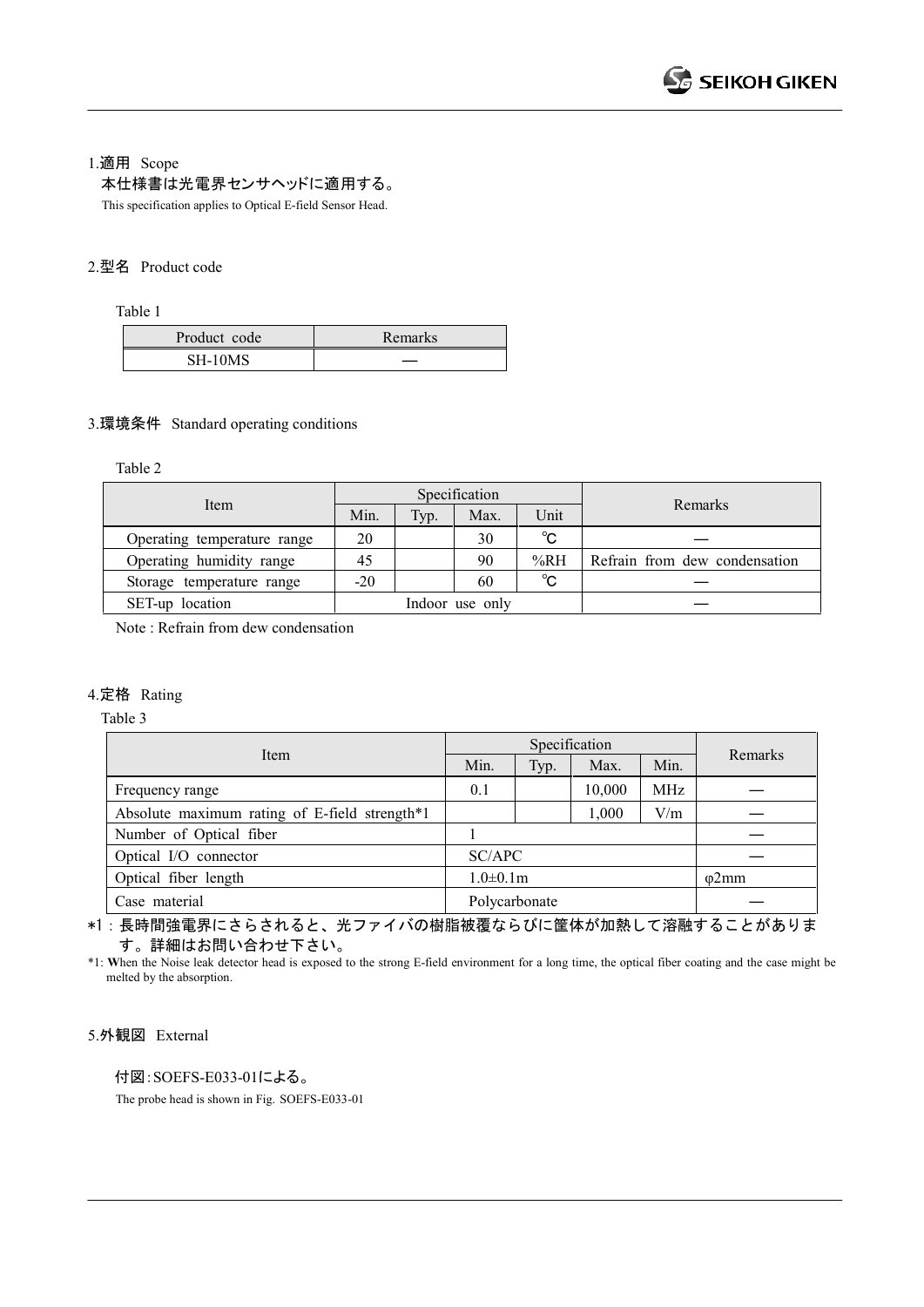#### 6.性能 Performance\*2

## 1)標準コントローラ(精工技研標準機)と光ファイバコード(SMF,10m)との組み合わせ性能

Combination performance with standard controller (Seikoh Giken standard) and with optical fiber code (SMF,10m).

Table 4

| Item                              |               | Specification |      |        |      |                                                                   |
|-----------------------------------|---------------|---------------|------|--------|------|-------------------------------------------------------------------|
|                                   |               | Min.          | Typ. | Max.   | Min. | Remarks                                                           |
| Frequency range                   |               | 0.1           |      | 10,000 | MHz  |                                                                   |
| Measurement<br>E-field strength*2 | $300MHz$      | 0.3           |      |        |      | S/N when minimum input:<br>$\geq$ 6dB @301MHz                     |
|                                   | $\geq$ 300MHz | 0.01          |      | 500    | V/m  | (RBW:10Hz VBW:1Hz)<br>when maximum input:<br>Design certification |

\*2:本光電界センサは国際標準にトレーサブルではありません。トレサビリティーが必要な場合には、ご相 談下さい。

\*2: This Optical E-field sensor is not traceable to international standards. The traceability is required of it, please contact us.

#### 2機械的性能 Mechanical Performance\*3

Table 5

| Item                                                                                                               | Test Method*3                                                                                | Specification                     |  |  |
|--------------------------------------------------------------------------------------------------------------------|----------------------------------------------------------------------------------------------|-----------------------------------|--|--|
| <b>Impact Resistance</b>                                                                                           | Fall height : 1m<br>Thickness of colliding hardwood: 50mm<br>3 drops<br>3 tests              | The variation amount of optical   |  |  |
| Swing impact<br>Resistance                                                                                         | Swing length: 1m<br>Thickness of colliding hardwood: 50mm<br>3 drops<br>1 tests              |                                   |  |  |
| Tensile Resistance                                                                                                 | Static load due to weight equivalent to 36 N.<br>Retention time : 1 minute                   | insertion loss : $\pm 0.5$ dB MAX |  |  |
| Flexion angle: $\pm 45$ degrees<br>Load: static load 2.5 N<br>Flexing resistance<br>Number of flexion: 5,000 times |                                                                                              |                                   |  |  |
| Chassis rigidity                                                                                                   | Load: $20 N$<br>Pushing tip shape: $\varphi$ 12 mm hemisphere<br>Number of pressing: 3 times |                                   |  |  |

\*3:上記項目は機械強度試験項目です。各項目負荷の1/2未満でご使用ください。

\*3: The above items are mechanical strength test items. Please use less than half the load in each item.

#### 7.検査 Inspection

別途打ち合わせによる。 To be discussed.

#### 8.保証 Warranty

本製品に関し、構成部品の故障や製造上の欠陥に対して納入日から1年間無償修理保証致します。 但し、本保証は製品の正常な使用において発生した故障のみに適用致します。

 SEIKOH GIKEN warrants the Noise leak detector heads against defects in parts and workmanship for one full year from B/L date. This warranty shall be invalid by any abuse, misuse, misapplication or improper installation.